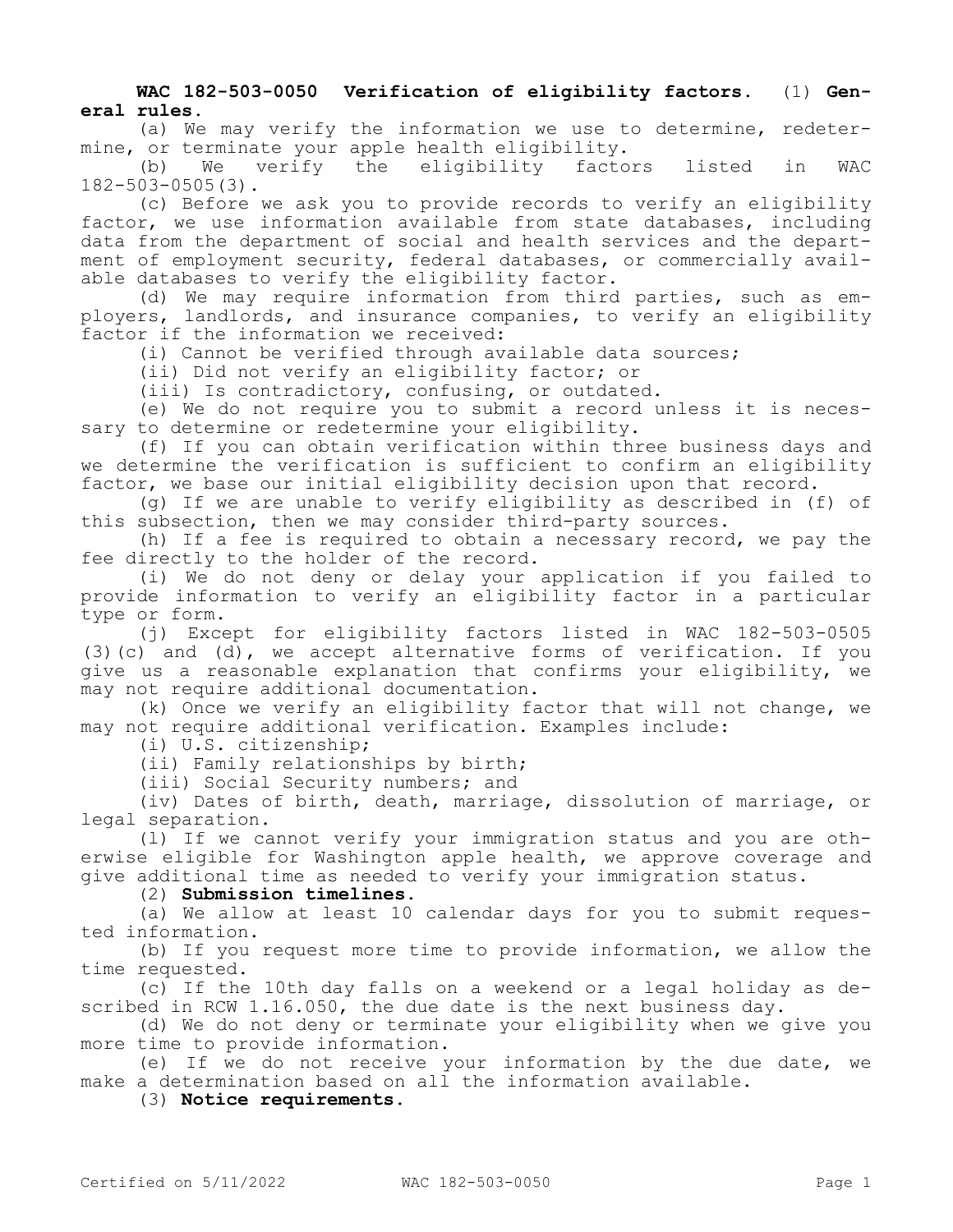(a) When we need more information from you to determine your eligibility for apple health coverage, we send all notices according to the requirements of WAC 182-518-0015.

(b) If we cannot determine you are eligible, we send you a denial or termination notice including information on when we reconsider a denied application under WAC 182-503-0080.

(4) **Equal access and limited-English proficiency services.** If you are eligible for equal access services under WAC 182-503-0120 or limited-English proficiency services under WAC 182-503-0110, we provide legally sufficient support services.

(5) **Eligibility factors for nonmodified adjusted gross income (MAGI)-based programs.** If you apply for a non-MAGI program under WAC 182-503-0510(3), we verify the factors in WAC 182-503-0505(3). In addition, we verify:

(a) Household composition, if spousal or dependent deeming under chapter 182-512 WAC or spousal or dependent allowance under chapters 182-513 and 182-515 WAC applies;

(b) Income and income deductions;

(c) Resources, including:

(i) Trusts, annuities, life estates, and promissory notes under chapter 182-516 WAC;

(ii) Real property transactions; and

(iii) Financial records, as defined in WAC 182-503-0055, held by financial institutions.

(d) Medical expenses required to meet any spenddown liability under WAC 182-519-0110;

(e) All post-eligibility deductions used to determine cost of care for clients eligible for long-term services and supports under chapters 182-513 and 182-515 WAC;

(f) Transfers of assets under chapter 182-513 WAC and WAC 182-503-0055 when the program is subject to transfer of assets limitations;

(g) Shelter costs for long-term care cases where spousal and dependent allowances apply;

(h) Blindness or disability, if you claim either; and

(i) Social Security number for a community spouse if needed when you apply for long-term care.

## (6) **Verification for MAGI-based programs.**

(a) After we approve your coverage based on your self-attestation, we may conduct a post-eligibility review to verify your self-attested information.

(b) When conducting a post-eligibility review, we attempt to verify eligibility factors using your self-attested information available to us through state, federal, and commercially available data sources, or other third parties, before requiring you to provide information.

(c) You may be required to provide additional information if:

(i) We cannot verify an eligibility factor through other data sources listed in subsection (b) of this section; or

(ii) The information received from the data source is not reasonably compatible with your self-attestation.

(7) **Reapplication following post-eligibility review.** If your eligibility for MAGI-based apple health terminates because of a post-eligibility review and you reapply, we may request verification of eligibility factors prior to determining eligibility.

[Statutory Authority: RCW 41.05.021, 41.05.160, and 42 U.S.C. Sec. 1396w. WSR 19-21-007, § 182-503-0050, filed 10/3/19, effective